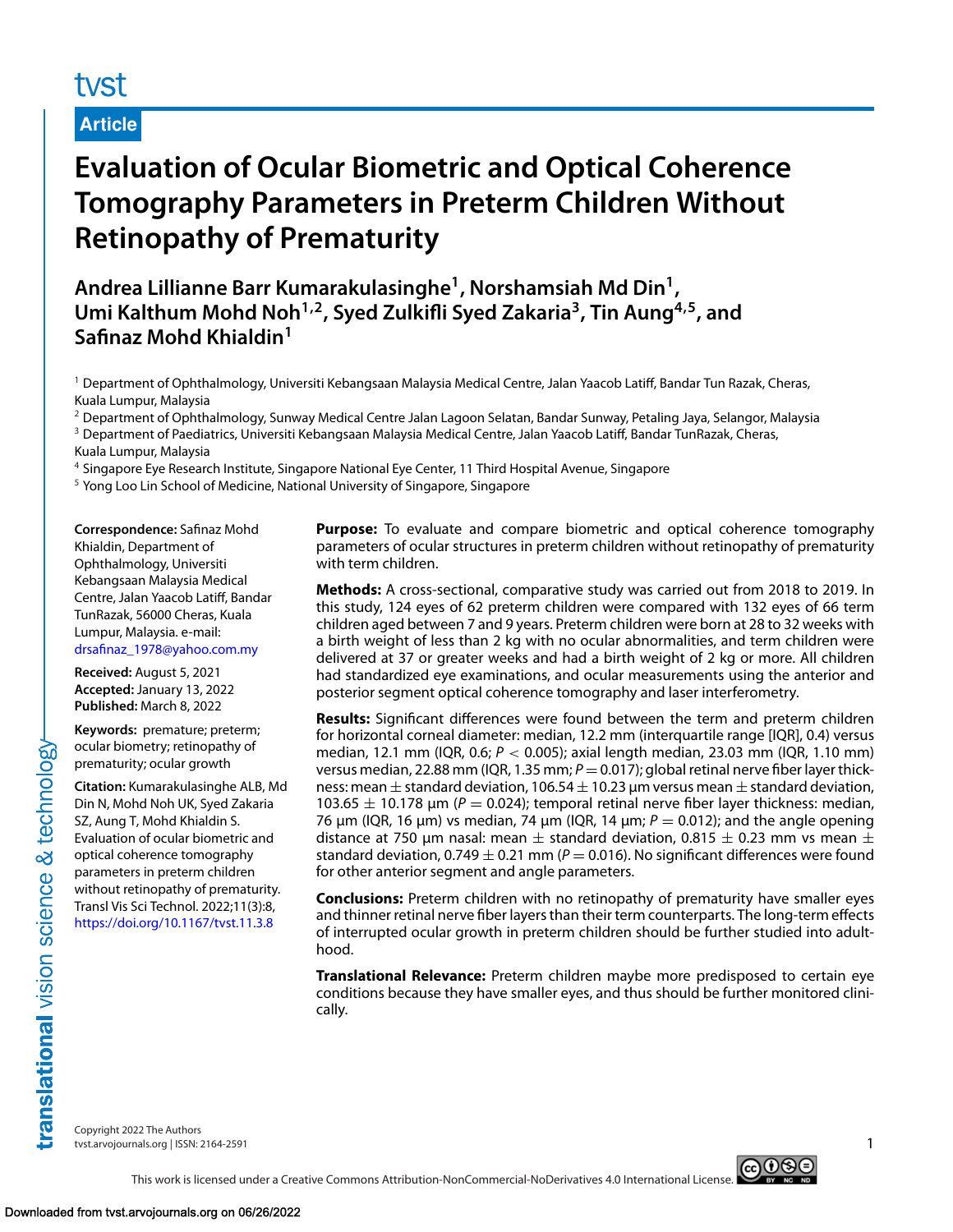## **Introduction**

Preterm births are a leading cause of mortality and morbidity among children.<sup>[1](#page-7-0)</sup> An estimated 15 million infants are born preterm every year.<sup>1</sup> In Malaysia, the preterm birth rate is 12.3% of 576,400 births in 2010, ranking us 41st worldwide.[2](#page-7-0)

Prematurity can cause debilitating ocular diseases such as retinopathy of prematurity (ROP), glaucoma, and refractive errors.<sup>3</sup> However, the need for proper ocular follow-up in preterm children has neither been established nor recognized.<sup>3</sup> Preterm children with no ocular complications are not routinely followed beyond 1 year of age if their eyes seem to have no abnormalities. Because proper guidelines have not been established, the long-term sequelae of prematurity to ocular health may be left undetected.

It is known that the premature eye has relative anterior microphthalmos as a consequence of arrested development of the anterior segment.<sup>3</sup> Studies show that preterm infants have flatter anterior chambers, thicker lenses, and smaller corneal diameters as compared with their term counterparts. $4,5$  The lens in premature infants were also found to be more spherical, because the lens loses its spherical shape during gestation.[5](#page-7-0) A study on children aged 12 years showed that there was an inverse correlation between low birth weight and cup disc ratios (CDR) compared with the normal population.<sup>[6](#page-7-0)</sup> Children with a lower birth weight had larger CDRs, suggesting that growth restriction inadvertently affects optic nerve head development[.6](#page-7-0) Additionally, the mean intraocular pressure (IOP) in premature infants was found to be higher than term infants, thought to be due to an increase in central corneal thickness (CCT).<sup>[7](#page-7-0)</sup>

Although uncommon, angle closure glaucoma is the main type of glaucoma associated with prematurity.<sup>[3](#page-7-0)</sup> The incidence of glaucoma and other ocular diseases in premature children with no ROP is, however, not well-established. Greater lens thickness and shallow anterior chambers result in narrowed angles and predisposition to angle closure glaucoma.[8](#page-7-0) The more anteriorly positioned lens can also cause decreased anterior chamber depth  $(ACD)$ .<sup>[8](#page-7-0)</sup> However, there are other factors that may contribute to the development of glaucoma in these premature eyes. Hansson and Jerndal<sup>9</sup> found a continuous monolayer of endothelial cells, forming a membrane lining the iridocorneal angles, up to about 8 months of age in premature infants, in their study done on enucleated eyes of infants of varying ages with no ROP. This membrane normally splits along the border between neighboring cells before term. It is assumed that arrested development can cause this lining to persist, leading to aqueous outflow resistance and consequently, congenital glaucoma. $9$  If this is the postulation, all preterm children, and not only preterm infants with ROP, would be at risk of glaucoma.

Preterm infants are also known to have more refractive errors,  $3,10$  such as myopia, hyperopia, and astigmatism, occurring four times more often in preterm than in term children. $3$  Although they are shown to have smaller eyes with shorter axial lengths (AXLs), they commonly develop myopia, $10$  attributed to decreased corneal curvature, a thicker lens, and a shallower  $ACD<sup>3,5,10</sup>$  $ACD<sup>3,5,10</sup>$  $ACD<sup>3,5,10</sup>$ 

This study aims to determine the differences in ocular biometrics of the anterior and posterior segments as assessed with the optical coherence tomography (OCT) between preterm children without ROP and term children aged between 7 and 9 years.

### **Methods**

This cross-sectional observational study included children aged between 7 and 9 years and born preterm but without ROP or any other ocular abnormalities, and compared with their age-matched term counterparts. The preterm children were identified from the Vermont Oxford Network Database in Universiti Kebangsaan Malaysia Medical Centre, Kuala Lumpur, Malaysia. The term children were selected by convenience sampling from a nearby primary school or siblings of the preterm children who fulfilled the inclusion and exclusion criteria. All research procedures adhere to the tenets of the Declaration of Helsinki and were approved by the ethics committee of this institution. The parents of the children were fully informed and written consent was obtained before any ocular measurements were taken.

Inclusion criteria of the term children were children aged between 7 and 9 years, delivered at 37 or more weeks and had birth weight of 2 kg or greater. The inclusion criteria of the preterm children were 7 to 9 years of age, very preterm, delivered between 28 and 32 weeks of gestation, $\frac{1}{1}$  and had birth weight of less than 2 kg. We chose a narrow age range to eliminate age-related variations in the study variables, such as the angle and retinal nerve fiber layer (RNFL) parameters in a growing child. Exclusion criteria were any ocular abnormalities except for refractive errors, ROP in the preterm group, any past ocular procedures, and patients with systemic diseases that could affect the outcome of the tests, like Down syndrome or pulmonary hypertension.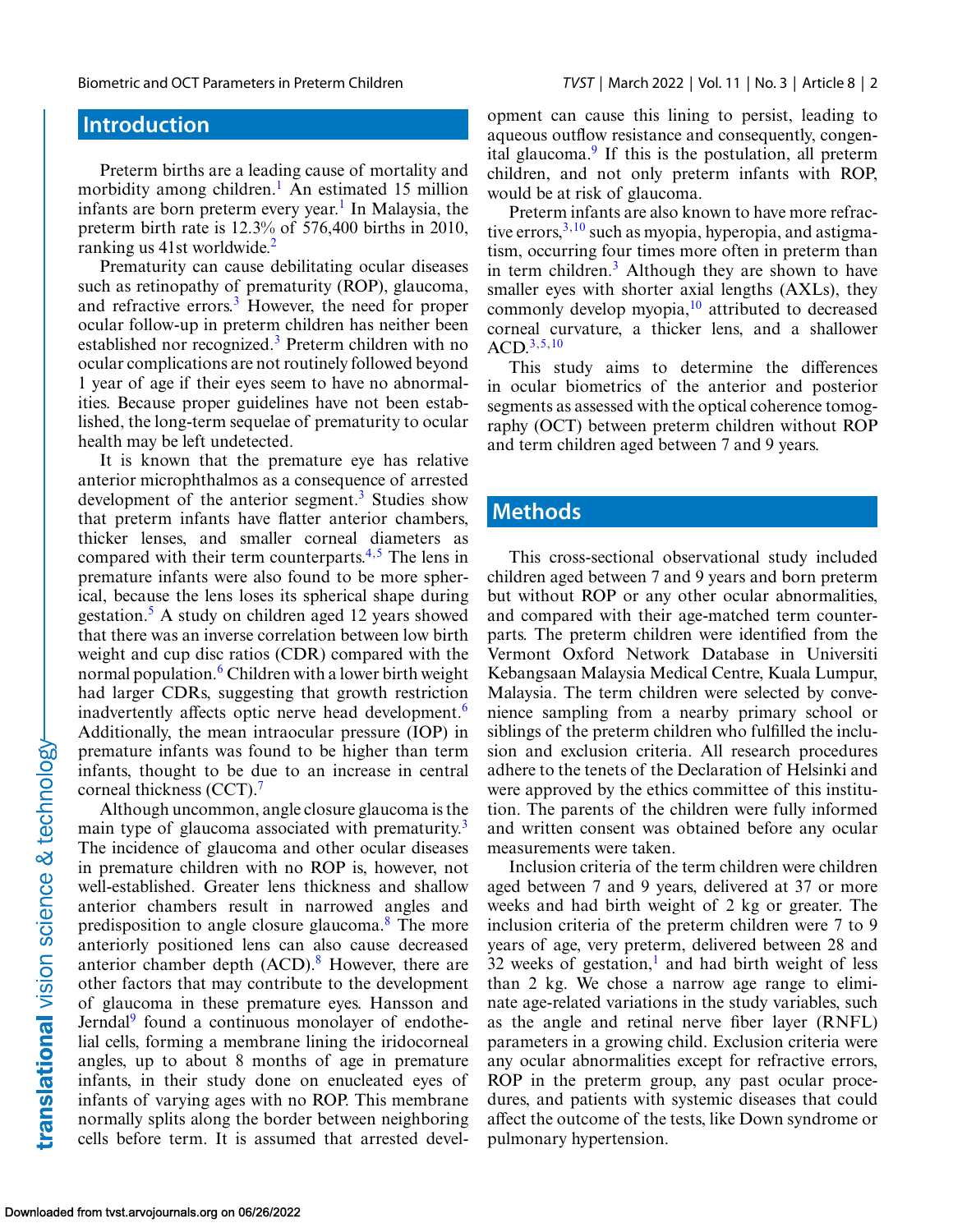

**Figure 1.** Measurement of the CCT, anterior lens vault (LV), and nasal and temporal angles. The caliper is placed on both nasal and temporal scleral spurs and anterior LV is measured as the part of the lens above the connecting line. Automated angle assessment done using calipers placed on the scleral spur. SS, scleral spur. (A, B) Scleral spur iris end point. (C) AOD500 corneal end point. (D) AOD500 iris end point. (E) AOD750 corneal end point. (F) AOD750 iris end point.

Both eyes from all the children were analyzed. All children had anterior segment imaging using the anterior segment OCT (ZEISS Visante OCT Model 1000, software version 3.0.0.8139; Carl Zeiss Meditec, Dublin, CA), ocular biometry using the IOL Master (software version 5.4.3 Carl Zeiss Meditec, Dublin, CA), IOP measurement using the Reichert Tono-Pen XL Applanation Tonometer (Reichert, Depew, NY), measurement of the RNFL thickness using the Heidelberg Spectralis OCT (Heidelberg Engineering, Heidelberg, Germany), and fundus examination to determine the CDR. The Visante anterior segment OCT was used to measure the CCT, the iridocorneal angle, and the anterior lens vault. Images were taken with the subjects looking at the internal fixation light, under room light conditions with undilated pupils. The CCT was measured manually using a caliper placed from the corneal epithelium to the endothelium.

For each eye, the angles were measured by first identifying the scleral spur on the nasal and temporal sides. The Visante angle assessment software (version 3.0.0.8139; Carl Zeiss Meditec, 2010) was then used to assess the nasal and temporal angles by manually placing the tool on the identified scleral spur and the parameters were then automatically measured. Specific parameters measured were the angle opening distance (AOD) at 500 μm (AOD500) and 750 μm (AOD750) from the scleral spur, and the trabecular iris space area (TISA) at 500  $\mu$ m<sup>2</sup> (TISA500) and 750  $\mu$ m<sup>2</sup> (TISA750) from the scleral spur (Figs. 1 and 2). The anterior lens vault was measured as the space between the anterior pole of the lens and a horizontal line joining the two scleral spurs. Two raters (AB and NMD) measured the angle parameters and intraclass correlation coefficient was calculated to assess the agreement between the two raters on CCT, lens vault, and all



**Figure 2.** Definitions of the Iridocorneal angle measurements. Reprinted with permission from Visante OCT Model 1000 System Software Version 3.0 User Manual.<sup>11</sup> AOD500, distance between C and D; AOD750, distance between E and F; TISA500, area of the polygon formed by A, C, D, and B; TISA750, area of the polygon formed by A, E, F, and B.

angle parameters (AOD500, AOD750, TISA500, and TISA750).

Laser interferometry (IOL Master) was then used to obtain the biometry measurements including AXL, ACD, and horizontal corneal diameter. The images were also taken with the subjects fixating on the internal fixation light, under room light conditions with undilated pupils. A total of five readings were taken for AXL in both eyes, five readings for ACD, and three readings for horizontal corneal diameter. The average for each of these values were used.

A drop of 1% proparacaine was used as local anesthesia. The IOP was measured with a Tonopen three times and the average was taken for analysis. Measurements with a standard deviation of 5% or less were taken. The eyes were then dilated with cyclopentolate 0.5%. After 20 minutes, the peripapillary RNFL thickness was measured with the Spectralis OCT. The software provides the average thickness for the global as well as superior, inferior, nasal, and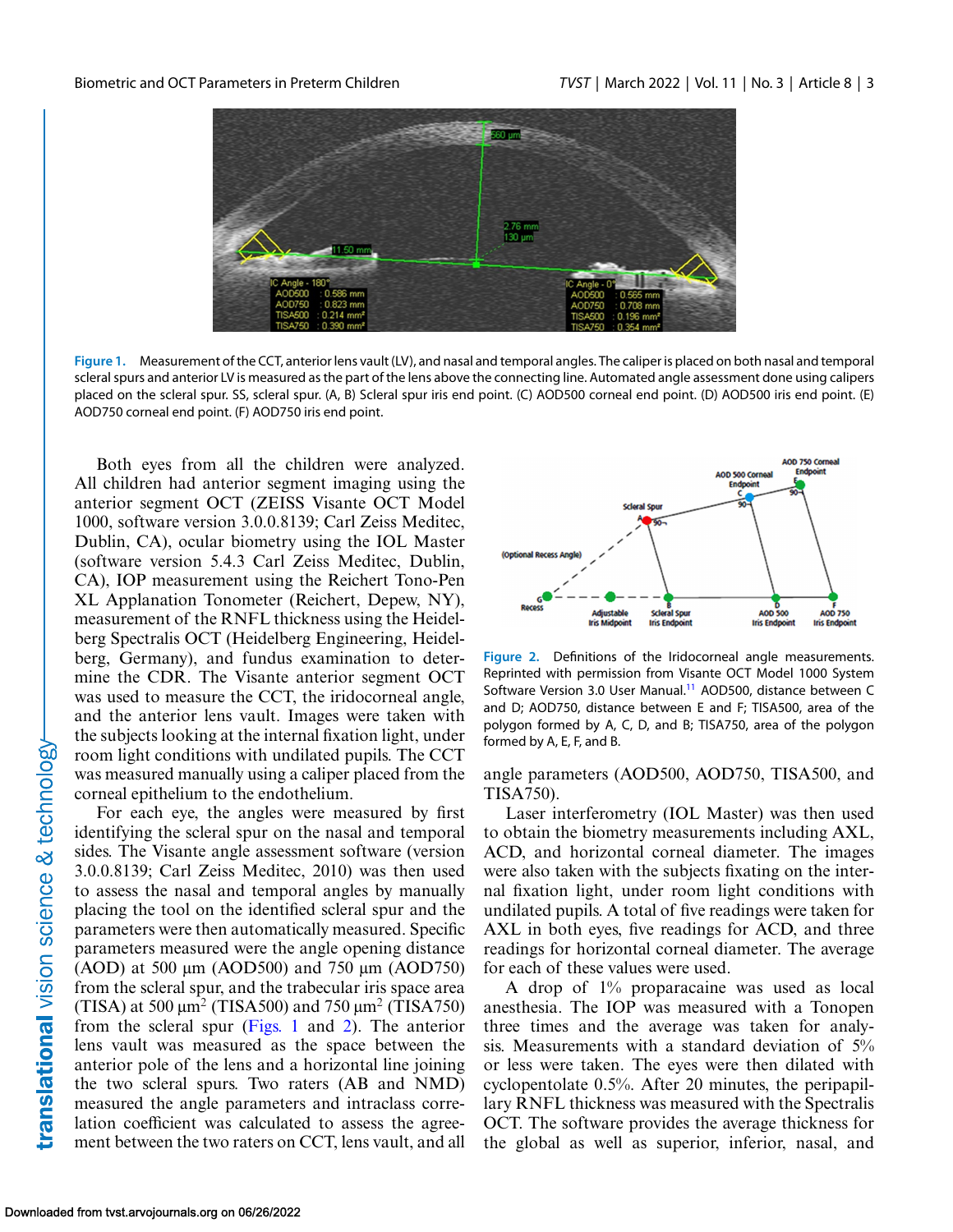temporal quadrants. Finally, subjects were examined at the slit lamp for clinical assessment of the vertical CDR.

Demographic and clinical data were then collected and analyzed using the SPSS version 21.0 (SPSS, Inc, Armonk, NY). The normality of the data was tested using the Kolmogorov–Smirnov test. A comparison of the measurements between the two groups was done using the  $\chi^2$  test for categorical data, and continuous data were tested using the unpaired *t*-test or the Mann–Whitney *U* test, depending on normality of distribution. Generalized estimating equation were used to evaluate factors affecting the RNFL thickness to account for intereye correlation from the same subject. A *P* of value of less than 0.025 was considered significant to account for the two eyes from each subject.

## **Results**

A total of 132 eyes of 66 term children and 124 eyes of 62 preterm children were included. More than onehalf of the preterm children were male (Table 1). There was no difference in median age between the term and preterm children (median, 8.0 years; interquartile range, [IQR], 2;  $P = 0.923$ ).

The term children had a higher median gestational age (median, 38.0 weeks; IQR, 2 weeks) than the preterm (median, 30.0 weeks; IQR, 3 weeks; *P* < 0.001) and a higher median birth weight (median, 2985 g; IQR, 520 g vs 1435 g; IQR, 530 g; *P* < 0.001).

The inter-rater agreement between the primary investigator and a glaucoma consultant for assessment of the angle and CCT parameters by Visante OCT was good, with an intraclass correlation coefficient value ranging between 0.709 and 0.955 (mean, 0.874).

The horizontal corneal diameter was significantly smaller in the preterm (median, 12.1 mm; IQR, 0.6 mm), compared with the term group (median, 12.2 mm; IQR 0.4 mm; *P* < 0.005). The AXL was also shorter in the preterm (median, 22.875 mm; IQR, 1.35 mm) than the term group (median, 23.025 mm; IQR, 1.10 mm;  $P = .017$ ). There was no significant difference in mean CCT, lens vault, or mean ACD. We also found no significant difference in the mean IOP and CDR [\(Table 2\)](#page-4-0). Although the RNFL was thinner in all quadrants of the preterm children, significant differences were only found in the temporal (median, 73 μm; IQR,13 μm vs median, 76 μm; IQR, 16 μm; *P*  $= 0.012$ ) and global RNFL thickness (mean, 103.65  $\pm$ 10.18 μm vs mean,  $106.54 \pm 10.232$  μm;  $P = 0.024$ ) in the preterm and term groups respectively. We found that AOD 750 in the nasal area was significantly more narrowed in the preterm compared with the term group [\(Table 2\)](#page-4-0). There was no significant difference in the other parameters.

Pearson's correlation analysis was performed for all the significant parameters against birth weight and gestational age [\(Table 3\)](#page-4-0). All parameters showed significant weak positive correlation except for the temporal quadrant which did not show significant correlation with gestational age.

Univariate linear regression analysis was modelled to identify factors affecting the global RNFL thickness. We found gestational age, prematurity, birth weight, lens vault, corneal diameter, cup to disc ratio, AXL, and AOD750t to be significantly affecting the global RNFL thickness [\(Table 4\)](#page-5-0).

We then included all the significant parameters into the generalized estimating equation, nesting both eyes from the same patient, to account for possible intereye correlation from the same individual. We found only corneal diameter and AXL to be significant factors

#### **Table 1.** Demographic Data of the Study Population

| Variable                             | Term ( $n = 66$ ) | Preterm ( $n = 62$ ) | P Value            |
|--------------------------------------|-------------------|----------------------|--------------------|
| Gender, n (%)                        |                   |                      |                    |
| Male                                 | 27(40.9)          | 37 (59.7)            | 0.003 <sup>a</sup> |
| Female                               | 39 (59.1)         | 25(40.3)             |                    |
| Race, $n$ $%$                        |                   |                      |                    |
| Malay                                | 61(92.4)          | 43 (69.4)            | 0.000 <sup>b</sup> |
| Chinese                              | 1(1.5)            | 19 (30.6%)           |                    |
| Indian                               | 4(6.1)            | $0(0\%)$             |                    |
| Age, median (IQR), years             | 8.0(2)            | 8.0(2)               | 0.923c             |
| Gestational age, median (IQR), weeks | 38.0(2)           | 30.0(3)              | 0.000 <sup>c</sup> |
| Birth weight, median (IQR), g        | 2985 (520)        | 1435 (530)           | 0.000c             |

 $a \chi^2$  test.

**bFishers exact test.** 

cMann*–*Whitney *U* test unless stated otherwise.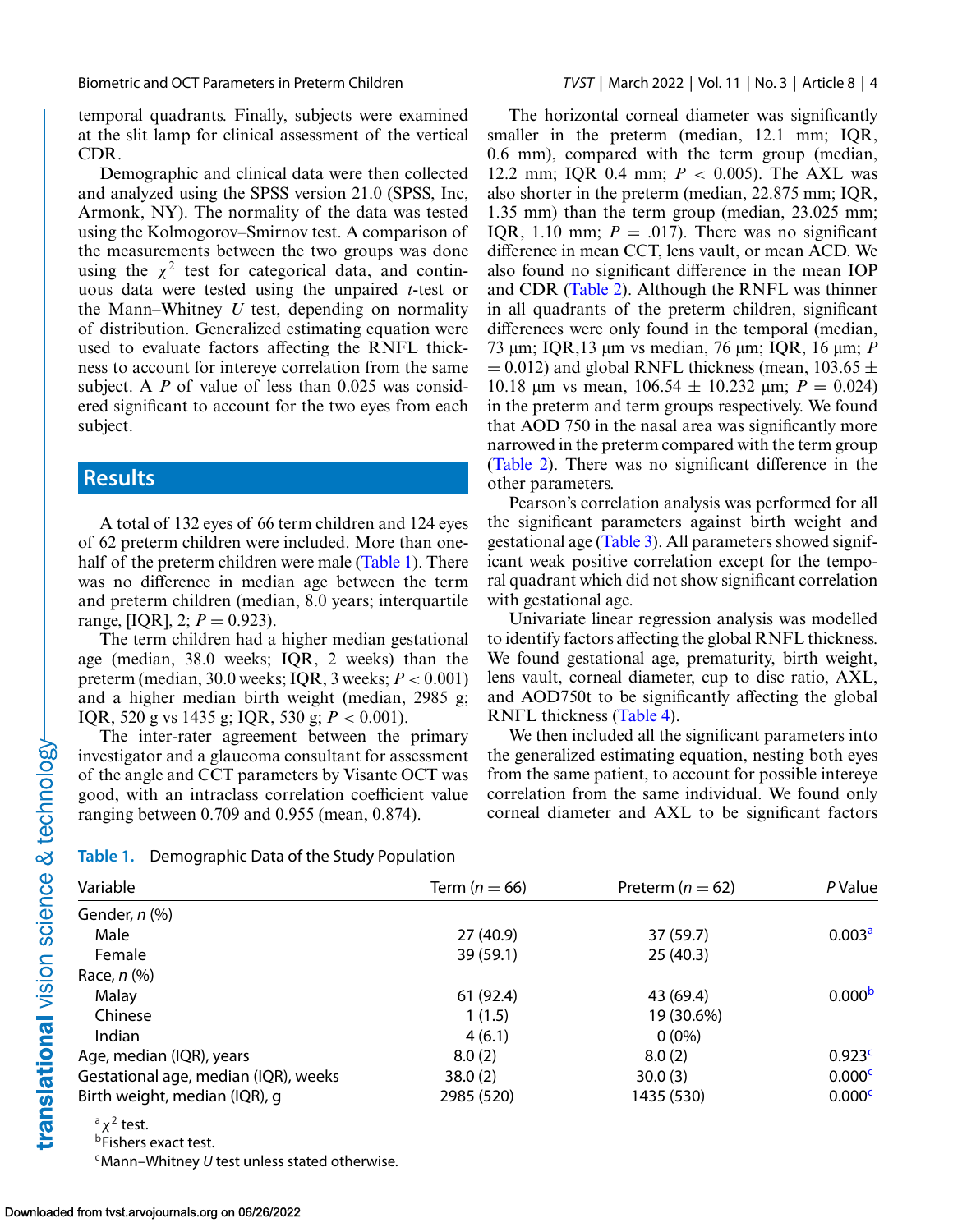### <span id="page-4-0"></span>**Table 2.** Biometric Measurements of the Studied Eyes

| Measurement                                      | Term ( $n = 132$ )       | Preterm ( $n = 124$ )    | P Value            | <b>Mean Difference</b><br>(95% CI) |
|--------------------------------------------------|--------------------------|--------------------------|--------------------|------------------------------------|
| CCT, median (IQR), µm                            | 570 (50)                 | 565 (50)                 | 0.96 <sup>a</sup>  |                                    |
|                                                  |                          |                          |                    |                                    |
| Anterior lens vault, mean (SD), µm               | $-86.74 \ (\pm 177.87)$  | $-109.68 \ (\pm 181.54)$ | 0.31 <sup>b</sup>  | $22.935 (-21.313,$<br>67.183)      |
| ACD, mean (SD), mm                               | 3.42 ( $\pm$ 0.24)       | 3.37 ( $\pm$ 0.27)       | 0.13 <sup>b</sup>  | $0.049 (-0.014, 0.112)$            |
| Horizontal corneal diameter,<br>median (IQR), mm | 12.2(0.4)                | 12.1(0.6)                | 0.000 <sup>a</sup> |                                    |
| AXL, median (IQR), mm                            | 23.025(1.1)              | 22.875 (1.35)            | 0.017 <sup>a</sup> |                                    |
| IOP, median (IQR), mmHg                          | 17.0(3)                  | 16.0(3)                  | 0.359a             |                                    |
| CDR, median (IQR)                                | 0.3(0.1)                 | 0.3(0.2)                 | 0.808 <sup>a</sup> |                                    |
| RNFL inferior, mean (SD), µm                     | 134.99 $(\pm 19.795)$    | 131.25 ( $\pm$ 16.262)   | 0.101 <sup>b</sup> | $3.742 (-0.733, 8.217)$            |
| RNFL superior, median (IQR), µm                  | 140.0(20)                | 139.0 (21)               | 0.338 <sup>a</sup> |                                    |
| RNFL nasal, mean (SD), µm                        | 75.74 (±14.576)          | 73.40 (±15.127)          | 0.209 <sup>b</sup> | $2.339(-1.317,5.995)$              |
| RNFL temporal, median (IQR), µm                  | 76 (16)                  | 73(13)                   | 0.012a             |                                    |
| RNFL global, mean (SD), µm                       | $106.54 \, (\pm 10.232)$ | 103.65 $(\pm 10.178)$    | 0.024 <sup>b</sup> | 2.893 (0.379,5.406)                |
| AOD 500 temp, median (IQR), mm                   | 0.589(0.249)             | 0.600(0.240)             | 0.624a             |                                    |
| AOD 750 temp median (IQR), mm                    | 0.822(0.338)             | 0.874(0.309)             | 0.269 <sup>a</sup> |                                    |
| TISA 500 temp median (IQR), mm                   | 0.192(0.092)             | 0.198(0.084)             | 0.721a             |                                    |
| TISA 750 temp median (IQR), mm                   | 0.363(0.168)             | 0.382(0.160)             | 0.563 <sup>a</sup> |                                    |
| AOD 500 nasal median (IQR), mm                   | 0.570(0.261)             | 0.523(0.193)             | 0.083 <sup>a</sup> |                                    |
| AOD 750 nasal, mean (SD), mm                     | $0.815 (\pm 0.226)$      | $0.749 \ (\pm 0.205)$    | 0.016 <sup>b</sup> | 0.065(0.012, 0.118)                |
| TISA 500 nasal median (IQR), $mm2$               | 0.187(0.081)             | 0.174(0.075)             | 0.200 <sup>a</sup> |                                    |
| TISA 750 nasal median (IQR), $mm2$               | 0.356(0.141)             | 0.334(0.118)             | 0.116 <sup>a</sup> |                                    |

For the biometric measurements in the studied eyes, there was significant difference seen in the horizontal corneal diameter, axial length, temporal and global RNFL and the AOD 750 nasal. CI, confidence interval.

aMann–Whitney *U* test.

bUnpaired *t*-test,

affecting the global RNFL thickness after adjusting for all the other significant factors from the univariate linear regression [\(Table 5\)](#page-5-0).

## **Discussion**

Children born premature are said to be premature for life. $5$  The premature eye has relative anterior microphthalmos as a consequence of arrested development of the anterior segment.[3](#page-7-0) These changes are irrespective of the occurrence of  $ROP<sub>5</sub>$ . The eyes of a fetus undergo the most active development from 6 months to term in utero.<sup>5,12</sup> Growth spurts occur at 16 to 20 weeks, 28 to 32 weeks, and 37 weeks, increasing the eye size significantly. $5$  These spurts could be hindered in preterm infants. The eye continues to grow after birth until about 3 years of age, where little increase is seen thereafter until 13 years of age.<sup>12,13</sup> The lens, however, continues to grow throughout life.

**Table 3.** Correlation Between Birth Weight and Gestational Age With the Ocular Parameters

| Variable         | Birth Weight (r, P Value) | Gestational Age (r, P Value) |
|------------------|---------------------------|------------------------------|
| Corneal diameter | 0.353, $P = 0.000$        | 0.255, $P = 0.000$           |
| AXL              | 0.160, $P = 0.011$        | 0.127, $P = 0.043$           |
| RNFL temporal    | 0.154, $P = 0.014$        | $0.120, P = 0.054$           |
| RNFL global      | $0.147, P = 0.018$        | 0.174, $P = 0.005$           |
| AOD 750 nasal    | 0.127, $P = 0.042$        | 0.125, $P = 0.045$           |

All ocular parameters showed positive correlation with birth weight and gestational age except for the temporal quadrant which did not show correlation with gestational age.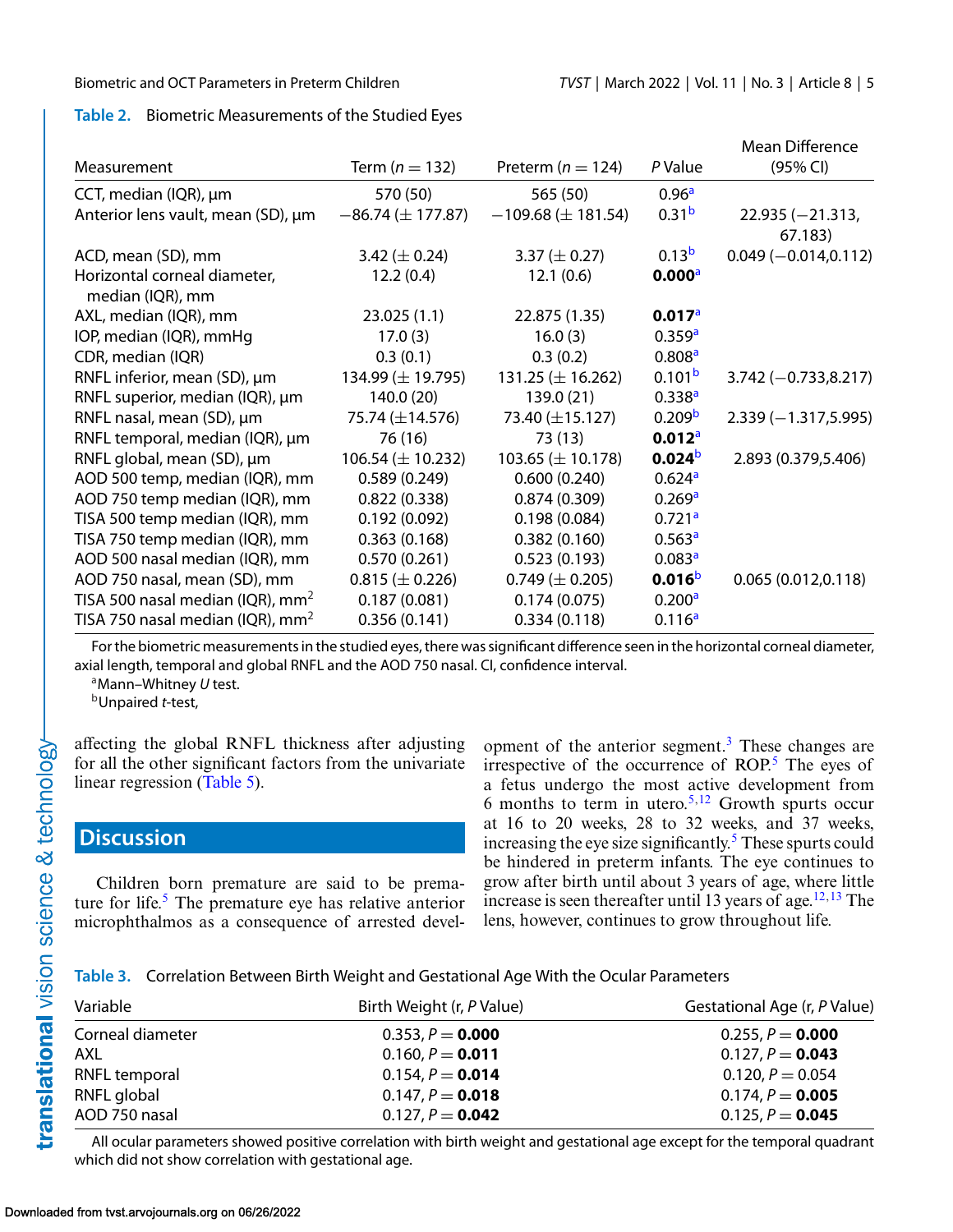| Independent Variables  | <b>Regression Coefficient</b> | 95% Confidence Interval | P Value |
|------------------------|-------------------------------|-------------------------|---------|
| Age, years             | $-0.43$                       | $-1.99$ to 1.13         | 0.59    |
| Gender                 | 1.01                          | $-1.53$ to 3,54         | 0.78    |
| Gestational age, weeks | 0.41                          | 0.12 to 0.71            | 0.005   |
| Prematurity            | $-2.89$                       | $-5.5$ to $-0.38$       | 0.024   |
| Birth weight, grams    | 0.002                         | 0.0003 to 0.003         | 0.018   |
| CCT, um                | 0.007                         | $-0.03$ to 0.044        | 0.722   |
| Lens vault             | 0.01                          | 0.003 to 0.017          | 0.005   |
| ACD, mm                | $-0.25$                       | $-5.21$ to 4.71         | 0.922   |
| Corneal diameter, mm   | 3.17                          | $0.23$ to 6.1           | 0.034   |
| IOP, mm Hg             | 0.23                          | $-0.28$ to 0.74         | 0.374   |
| <b>CDR</b>             | $-18.8$                       | $-30.6$ to $-7.00$      | 0.002   |
| AOD500t                | $-5.12$                       | $-11.04$ to 0.79        | 0.09    |
| AOD750t                | $-5.05$                       | $-9.81$ to $-0.28$      | 0.038   |
| AOD500n                | $-3.64$                       | $-10.71$ to 3.42        | 0.31    |
| AOD750n                | $-5.58$                       | $-11.37$ to 0.22        | 0.059   |
| TISA500t               | $-9.86$                       | $-27.58$ to 7.85        | 0.27    |
| TISA750t               | $-7.51$                       | $-17.29$ to 2.26        | 0.131   |
| TISA500n               | $-6.42$                       | $-27.8$ to 14.95        | 0.55    |
| TISA750n               | $-6.7$                        | $-18.66$ to 5.28        | 0.27    |
| AXL, mm                | $-1.81$                       | $-3.05$ to $-0.57$      | 0.004   |

<span id="page-5-0"></span>

|  | Table 4. Univariate Linear Regression Analysis to Identify Factors Affecting the Global RNFL Thickness |  |  |  |
|--|--------------------------------------------------------------------------------------------------------|--|--|--|
|--|--------------------------------------------------------------------------------------------------------|--|--|--|

**Table 5.** Generalized Estimating Equations to Evaluate Factors Affecting the Global RNFL Thickness by Significant Factors From Univariate Linear Regression Analysis

| Variables            | <b>Regression Coefficient</b> | 95% Confidence Interval | P Value |
|----------------------|-------------------------------|-------------------------|---------|
| Gestational age      | 0.85                          | $-0.37$ to 2.07         | 0.171   |
| Prematurity          | 4.29                          | $-6.54$ to 15.12        | 0.44    |
| Birth weight         | $-0.00006$                    | $-0.0046$ to 0.0045     | 0.98    |
| Lens vault           | $-0.0008$                     | $-0.0082$ to 0.0065     | 0.82    |
| Corneal diameter, mm | 4.13                          | 0.91 to 7.35            | 0.012   |
| Cup to disc ratio    | $-12.02$                      | $-24.1$ to 0.05         | 0.051   |
| AXL, mm              | $-2.61$                       | $-4.3$ to $-0.93$       | 0.002   |
| AOD750t              | $-1.3$                        | $-5.47$ to 2.92         | 0.552   |

Both eyes from each patient were nested in this model. After performing the generalized estimating equation analysis, only the corneal diameter and AXL were the significant factors affecting the global RNFL thickness.

In our study, we found a statistically significant difference in a few ocular parameters between the term and preterm children. The horizontal corneal diameter and AXL were shorter, the temporal and global RNFL thinner, and the nasal AOD 750 was narrower in the preterm children. Kirwan et al.<sup>[4](#page-7-0)</sup> also found smaller corneal diameters in preterm infants at 31 weeks of gestation, but they also found thicker CCT in these infants compared with their term counterparts. The CCT, however, showed a decrease toward term that was progressive and statistically significant, whereas the corneal diameter was progressively longer toward term, showing an inverse correlation between these two parameters[.4](#page-7-0) In our study, the CCT showed no significant difference between the term and preterm group. The corneal diameter however, was significantly smaller in the preterm group even at 7 to 9 years of age. This finding may be attributed to the fact that the rapid phase of corneal growth occurs during the first few months of life and subsequently slows down.<sup>14</sup> This rapid growth, however, is a deceleration compared with intrauterine cornea growth, $14$  indicating that corneal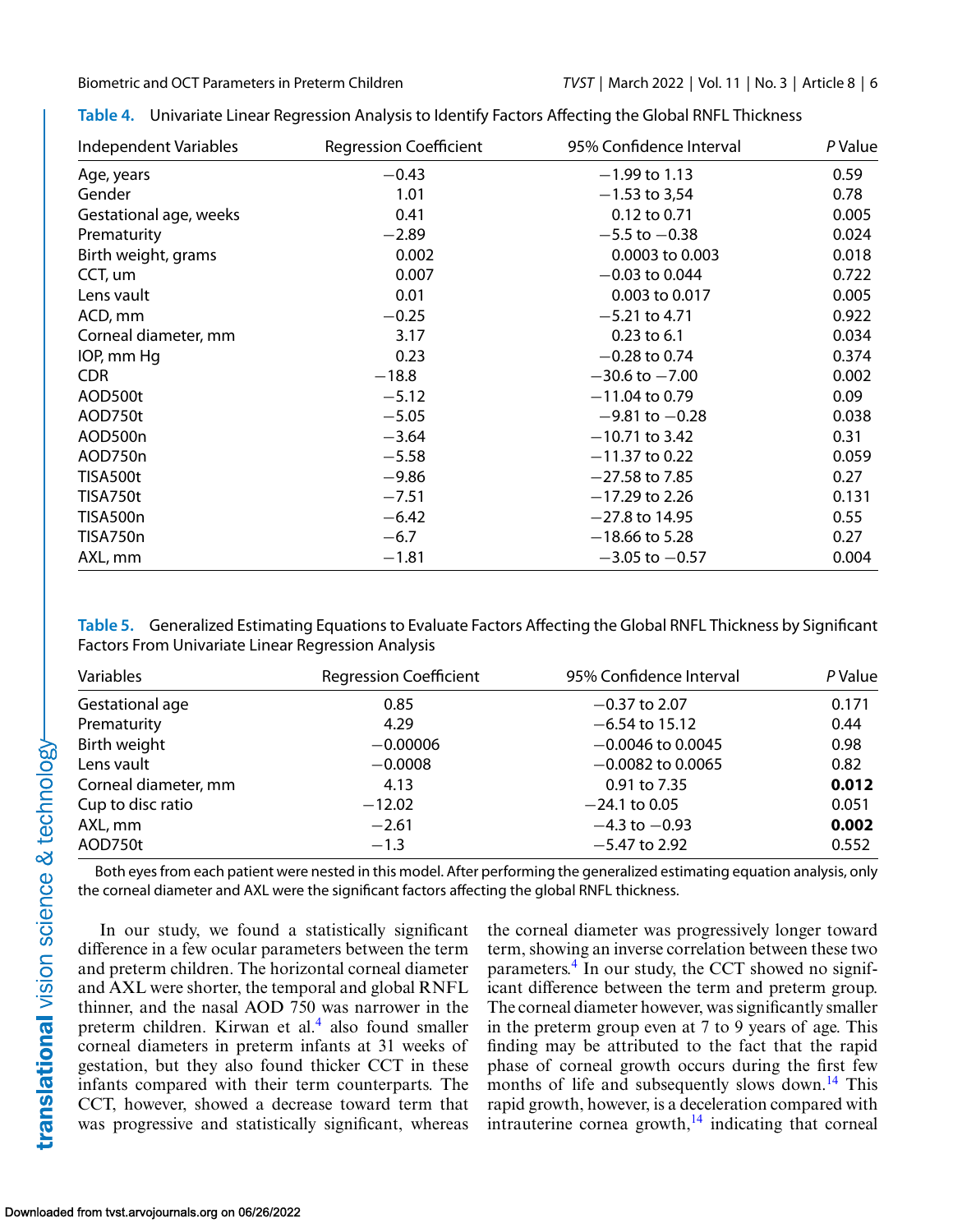growth happens mostly in utero. Corneal growth was found to be most rapid during fetal life and ceases around a year after birth.<sup>12</sup> The corneal diameter was found to significantly increase during the last weeks of gestation[.15](#page-8-0) Therefore, premature children would likely have arrested development at this stage, which may persist. In addition, Tucker et al.<sup>15</sup> also found postconceptional age to be a more significant predictor than birth weight on corneal diameter. We found corneal diameter correlated better with birth weight (*r*  $= .353; P = 0.000$ , than with gestational age ( $r = .255;$  $P = 0.000$ .

We found a significantly shorter AXL in the preterm group compared with the term group. Tucker et al.<sup>15</sup> show a parallel linear relationship of postconceptional age with both birth weight and AXL. They found an AXL increased from 12.6 mm at 25 weeks to 16.2 mm at 37 weeks. A previous study showed that the diameter and circumference of the eyeball has an almost linear, parallel increase from 12 to 30 weeks of gestation.<sup>[13](#page-7-0)</sup> This rate of growth however, reduced after 31 weeks.<sup>[13](#page-7-0)</sup> The sagittal diameter (AXL) was found to be shortest during fetal life, but became equal to or longer than other meridians after birth.<sup>17</sup> The AXL was approximately 16 to 17 mm at birth, but increased to about 23 mm by 3 years of age, showing little increase there-after.<sup>[13](#page-7-0)</sup> As with the horizontal corneal diameter, the AXL in preterm children also seems to have a disruption in development, because the development is seen to occur mostly during 12 to 30 weeks of gestation.<sup>13</sup> We found a weak but significant correlation between AXL and birth weight, but not with gestational age.

RNFL loss generally occurs before perimetry visual field changes,  $^{16}$  $^{16}$  $^{16}$  and the OCT may quantify this loss, assisting in the early diagnosis of optic nerve diseases before visual field loss. The normal RNFL thickness generally follows the ISNT rule, being thickest in the inferior and superior quadrant and thinnest in the temporal quadrant.<sup>16</sup> A violation of this rule may indicate glaucoma. The inferior rim is usually the first to be affected and is most strongly associated with glaucoma[.16](#page-8-0) Although we found a generalized decrease in the mean RNFL in all quadrants of preterm eyes, the temporal and global RNFL were significantly thinner than in term children. The nasal and temporal quadrants have a generally low area under the receiver operating characteristic curves, especially in early glaucoma; thus, the thinning of these areas may give rise to the possibility of a nonglaucomatous optic neuropathy.[16](#page-8-0)

We also found that the RNFL thickness in both groups of eyes did not follow the ISNT rule, with the superior quadrant being the thickest followed by the inferior, temporal, and nasal quadrants. This finding agrees with reports by Leung et al. $17$  among normal children at a mean age of 9.75 years.

Several studies have found that global RNFL thickness in preterm eyes were thinner than term eyes.  $18-20$ These studies, however, included both preterm children with and without ROP. Åkerblom et al.<sup>[19](#page-8-0)</sup> studied preterm and term children at a mean age of 8.6 and 10.1 years, respectively. They found that the global, superior, and nasal RNFLs were decreased in those with severe and treated ROP, but not in preterm children with mild or no ROP.<sup>[19](#page-8-0)</sup> The thinner RNFL in those with severe and treated ROP was attributed to axonal death, owing to ablation of peripheral retina and also owing to the retinopathy itself, causing destruction to the ganglion cells.<sup>[19](#page-8-0)</sup> They also concluded that premature children with a lower birth weight have a thinner RNFL owing to a negative effect on neural development. It was also noted that RNFL thickness had no association with visual acuity.[19](#page-8-0) Another study on preterm children at a mean age of 10.6 years, also suggested that the thinner RNFL in premature children was associated with subclinical optic nerve hypopla-sia.<sup>[18](#page-8-0)</sup> The retinal ganglion cells start to form the RNFL and optic nerve only in the 8th week of gestation.<sup>19</sup> Keeping this factor in view, because the temporal area is the thinnest in the normal population, this thinning could, thus, be more pronounced in the preterm group owing to a disruption in normal neurodevelopment. A study on premature infants at 37 to 42 weeks, with and without ROP found that the papillomacular bundle and temporal RNFL were significantly thinner in those with ROP.<sup>[20](#page-8-0)</sup> They also attributed these findings to arrested neurodevelopment and brain structure. This finding is in line with our findings, which shows persistent thinning at the temporal side in older preterm children.

A normative study of RNFL thickness among Hong Kong children showed a negative correlation of AXL and mean RNFL, where a 1 mm increase in AXL resulted in a reduction of RNFL by 2.7 to 2.9  $\mu$ m,<sup>[17](#page-8-0)</sup> agreeing with our finding which showed reduction in global RNFL thickness by 2.61 um with every 1 mm increase in AXL. Although we found a significant weak positive correlation between global RNFL and both birth weight and gestational age, these two parameters were no longer significant when modelled using generalized estimating equation. Instead, the corneal diameter and AXL were found to be significant factors after adjusting for the angle and other clinical parameters. Åkerblom et al found increased RNFL thickness with larger birth weight but had no correlation with gestational age.<sup>19</sup>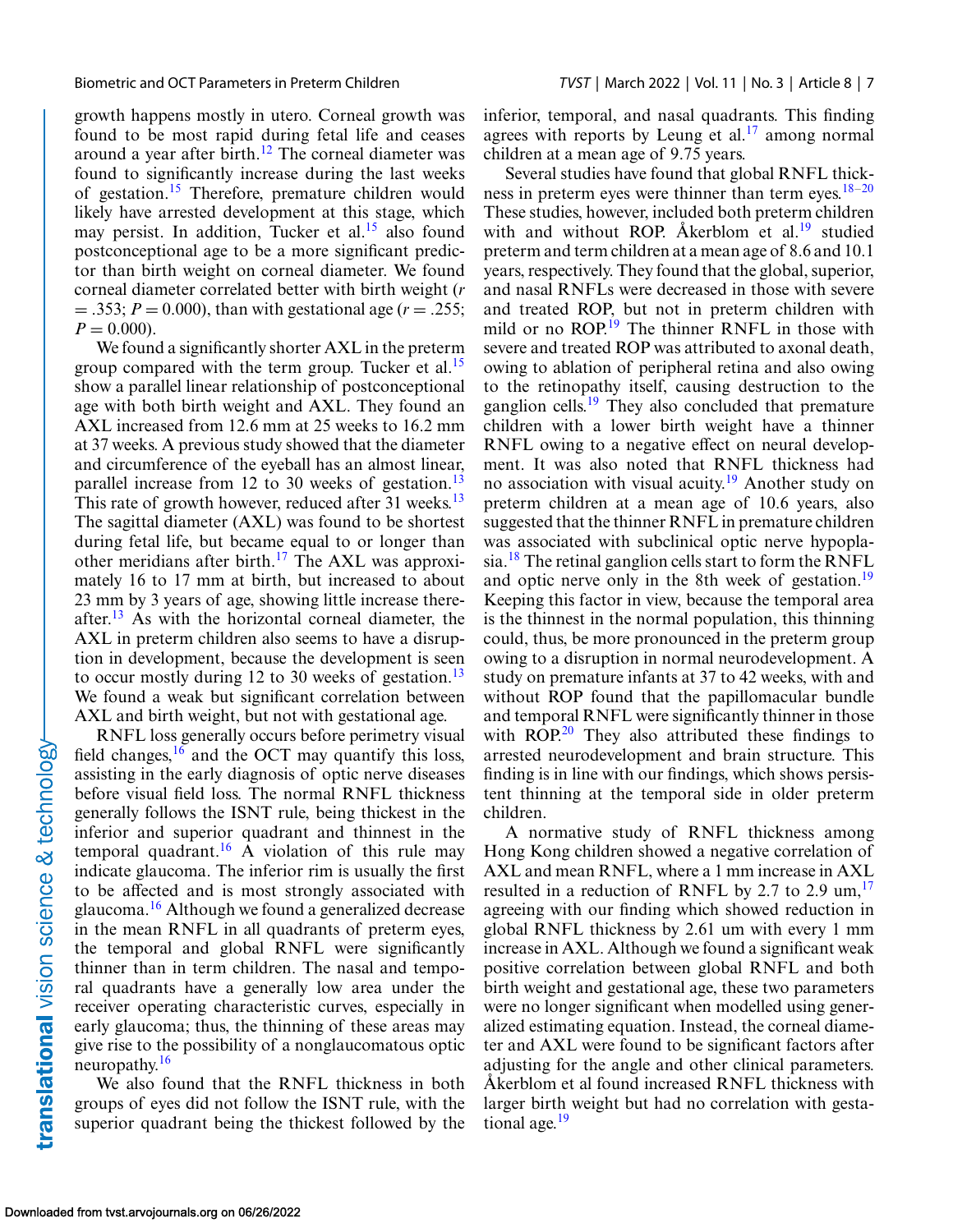<span id="page-7-0"></span>Biometric and OCT Parameters in Preterm Children *TVST* | March 2022 | Vol. 11 | No. 3 | Article 8 | 8

Although all other AOD500 and AOD750 were not significantly different between the two groups, the nasal AOD750 was smaller in preterm compared with the term eyes, indicating a narrower angle opening at this quadrant. We could not find similar reports in the literature on angle assessment in both normal and preterm children. In adults, however, Maruyama et al. $^{21}$  $^{21}$  $^{21}$  found that the mean nasal AOD750 was  $0.58 \pm 0.24$  mm. The superior angle is usually the narrowest whereas the inferior angle is the widest. The lateral angles are of intermediate width. $^{22}$  We postulate that although the angles in the preterm eyes are nonoccludable, the nasal angles seem to be narrower than term children. This condition may increase their susceptibility to anglerelated problems in future, because angles narrow over time and the increase in lens thickness in later ages may aggravate the condition.

We only studied the temporal and nasal angles in these children, because the reproducibility of superior and inferior angles has been reported to be poor,  $23$ more so in children. This is due to the lid covering the superior angle and poorer image quality at the inferior angle causing variability in placement of the scleral spur. $^{23}$  The scleral spur was manually identified, but we tried to overcome this bias by calculating intraclass correlation coefficient to assess the interobserver agreement. Furthermore, the majority of our participants were Malay, and ethnicity may contribute to physiological differences in the eye. $24$  With all these limitations, we propose future studies to evaluate the association between preterm birth and eye dimensions, especially angle-related problems at later ages, taking into consideration the ethnicity distributions.

# **Conclusions**

Preterm children with no ROP have smaller eyes, more narrow angles, and thinner RNFL than their term counterparts. The effect from interrupted growth and development of ocular structures may not be evident so soon in life, but may cause effects later in life, which should be further studied into adulthood.

## **Acknowledgments**

The authors thank the assistant science officers for their help in obtaining the ocular measurements.

Funded by the UKM Fundamental Grant (FF-2017-473).

Disclosure: **A.L.B. Kumarakulasinghe,** None; **N. Md Din,** None; **U.K. Mohd Noh,** None; **S.Z. Syed Zakaria,** None; **T. Aung,** None; **S.M. Khialdin,** None

## **References**

- 1. World Health Organization. Preterm birth. 2018 Available at: www.who.int/news-room/fact-sheets/ [detail/preterm-birth. Accessed June 9, 2019.](http://www.who.int/news-room/fact-sheets/detail/preterm-birth)
- 2. Blencowe H, Cousens S, Chou D, Oestergaard M, Say L, Moller A-B, et al. Born too soon: the global epidemiology of 15 million preterm births. *Reprod Health*. 2013;10(Suppl 1):S2.
- 3. Mundey K, Chaudhry M, Sethi S. Long term ophthalmic sequelae of prematurity. *J Clin Ophthalmol Res*. 2015;3(1):3–7.
- 4. Kirwan C, O'Keefe M, Fitzsimon S. Central corneal thickness and corneal diameter in premature infants. *Acta Ophthalmol Scand*. 2005;83(6):751–753.
- 5. O'Connor AR, Wilson CM, Fielder AR. Ophthalmological problems associated with preterm birth. *Eye*. 2007;21(10):1254–1260.
- 6. Samarawickrama C, Huynh C, Liew G, Burlustky G, Mitchell P (2009) Birth weight and optic nerve head parameters. *Ophthalmology*. 116:1112– 1118.
- 7. Uva MG, Reibaldi M, Longo A, Avitabile T, Gagliano C, Scollo D, et al. Intraocular pressure and central corneal thickness in premature and fullterm newborns. *J Am Assoc Pediatr Ophthalmol Strabismus*. 2011;15(4):367–369.
- 8. Nongpiur ME, He M, Amerasinghe N, Friedman DS, Tay W-T, Baskaran M, et al. Lens vault, thickness, and position in Chinese subjects with angle closure. *Ophthalmology*. 2011;118(3):474–479.
- 9. Hansson H-A, Jerndal T. Scanning electron microscopic studies on the development of the iridocorneal angle in human eyes. *Invest Ophthalmol*. 1971;10(4):252–265.
- 10. Saunders KJ, McCulloch DL, Shepherd AJ, et al. Emmetropisation following preterm birth. *Br J Ophthalmol*. 2002;86:1035–1040.
- 11. *Visante OCT model 1000 system software version 3.0 user manual*. 1st ed. Dublin, CA, USA: Carl Zeiss Meditec; 2012:344.
- 12. Augusteyn RC, Nankivil D, Mohamed A, Maceo B, Pierre F, Parel JM. Human ocular biometry. *Exp Eye Res.* 2012;102:70–75.
- 13. Harayama K, Amemiya T, Nishimura H. Development of the eyeball during fetal life. *J Pediatr Ophthalmol Strabismus*. 1981;18(4):37–40.